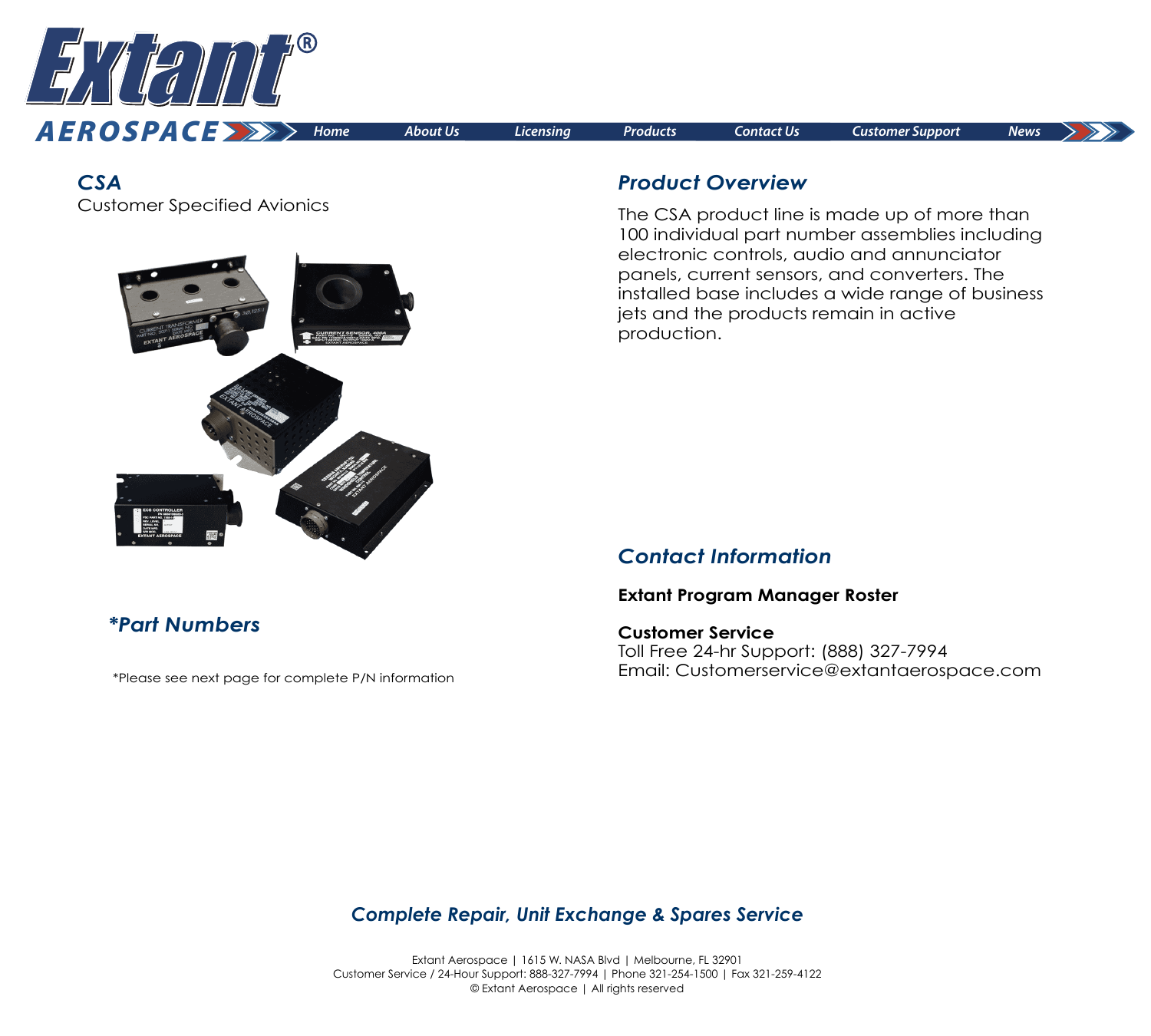| <b>Part Number</b> | <b>Description</b>         | NSN Number 2020 Spare Price 2020 Production Price |            |
|--------------------|----------------------------|---------------------------------------------------|------------|
| 1165-1-6           | <b>ECS Controller</b>      | \$11,887.53                                       | \$9,906.27 |
| 1180-1-2           | <b>Current Sensor</b>      | \$5,437.20                                        | \$4,531.00 |
| 256-1              | <b>Current Sensor</b>      | \$2,469.05                                        | \$2,057.55 |
| $273-1$            | DC Lamp Controller         | \$3,302.09                                        | \$2,751.74 |
| 281-1              | Programmable Timer         | \$1,518.00                                        | \$1,265.00 |
| $ 307-1 $          | <b>Current Transformer</b> | \$7,890.18                                        | \$6,575.15 |
| 464-1              | <b>Electronic Chime</b>    | \$2,649.17                                        | \$2,207.65 |
| 856-1-3            | Windshield Temp Control    | \$5,831.19                                        | \$4,859.33 |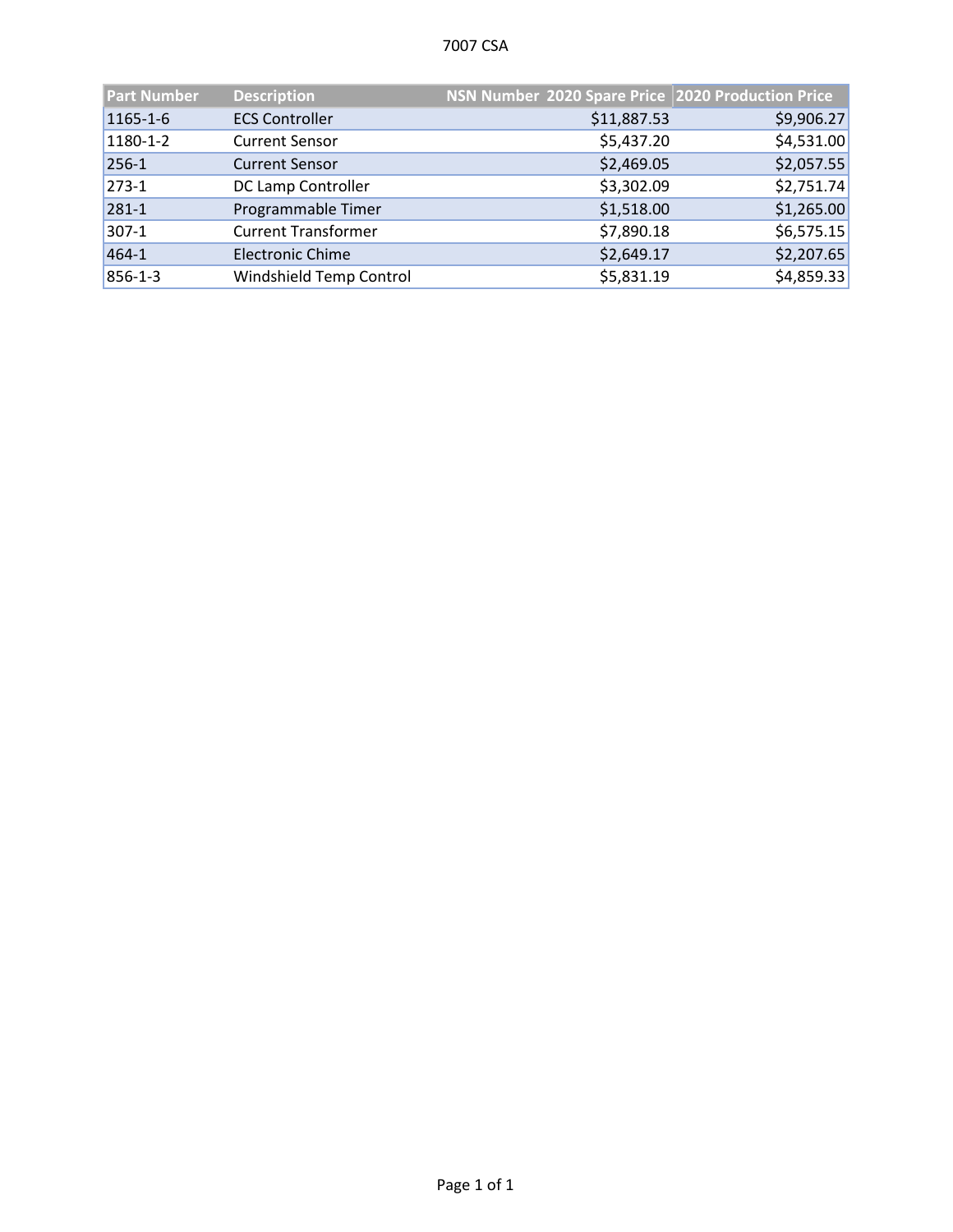| P/N            | <b>DESCRIPTION</b>                | P/N<br><b>Continued</b> | <b>DESCRIPTION Cont</b>               |
|----------------|-----------------------------------|-------------------------|---------------------------------------|
| 1165-1         | <b>ECS CONTROLLER</b>             | $307 - 1$               | <b>CURRENT SENSOR</b>                 |
| 1165-1-1       | <b>ECS CONTROLLER</b>             | $308 - 1$               | <b>CURRENT SENSOR</b>                 |
| $1165 - 1 - 5$ | <b>ECS VALVE CONTROLLER</b>       | $309 - 1$               | AURAL WARNING TONE GENERATOR          |
| 1165-1-6       | FINAL-ASSY, ECS CONTROLLER        | $309-1-2$               | AURAL WARNING TONE GENERATOR          |
| $1180 - 1 - 1$ | FINAL ASSEMBLY: CURRENT SENSOR    | $309-1-3$               | AURAL WARNING TONE GENERATOR          |
| 1180-1-2       | FINAL ASSEMBLY: CURRENT SENSOR    | $310 - 1 - 1$           | INDICATOR, LOADMETER & VOLTMETER      |
| 1188-1-1       | DUAL TRIM-IN-MOTION DETECTOR      | $310 - 1 - 2$           | <b>MULTI FUNCTION INDICATOR</b>       |
| 1241-1-1       | <b>SWITCH CONTROLLER</b>          | 310-2                   | INDICATOR, LOADMETER & VOLTMETER      |
| $1241 - 1 - 3$ | LAV CONTROLLER, P.B. 4348-12 R    | $327 - 1$               | IND PANEL STANDBY ELECTRICAL POWER    |
| 1241-1-4       | LAV CONTROLLER, P.B. 4348-14 R    | $327 - 1 - 1$           | IND PANEL STANDBY ELECTRICAL POWER    |
| 1246-1-169     | FINAL ASSY. LAMP ASSY.            | $327 - 1 - 2$           | IND PANEL STANDBY ELECTRICAL POWER    |
| 1287-1         | AURAL WARNING TONE GENERATOR      | $327 - 1 - 3$           | IND PANEL STANDBY ELECTRICAL POWER    |
| $1287 - 1 - 1$ | FINAL ASSY, WARNING UNIT          | $327 - 1 - 5$           | IND PANEL STANDBY ELECTRICAL POWER    |
| 1287-1-2       | FINAL ASSY, WARNING UNIT          | $327 - 1 - 6$           | IND PANEL STANDBY ELECTRICAL POWER    |
| 1288-1-1       | FINAL ASSY, JUMP SEAT AUDIO       | $353 - 1 - 1$           | <b>BALLAST CONTROLLER</b>             |
| 1288-1-2       | FINAL ASSEMBLY: JUMP SEAT AUDIO   | $353 - 1 - 2$           | <b>BALLAST CONTROL</b>                |
| 1288-1-3       | FINAL ASSEMBLY: JUMP SEAT AUDIO   | $354 - 1$               | FINAL ASSEMBLY, BALLAST - FLUORESCENT |
| 1304-1-1       | <b>ANNUNCIATOR</b>                | 464-1                   | <b>CHIME</b>                          |
| 1304-1-11      | FINAL ASSY, ANNUNCIATOR           | $465 - 1$               | <b>ANNUNCIATOR PANEL</b>              |
| 1304-1-12      | FINAL ASSY, ANNUNCIATOR           | 465-1-11                | ANNUNCIATOR PANEL                     |
| 1304-1-13      | FINAL ASSY, ANNUNCIATOR           | 465-1-13                | ANNUNCIATOR PANEL                     |
| 1304-1-16      | FINAL ASSEMBLY: ANNUNCIATOR       | 465-1-17                | <b>ANNUNCIATOR PANEL</b>              |
| 1304-1-17      | FINAL ASSEMBLY: ANNUNCIATOR       | 465-1-18                | <b>ANNUNCIATOR PANEL</b>              |
| 1304-1-18      | FINAL ASSEMBLY: ANNUNCIATOR       | 466-1                   | MASTER WARNING ANNUNCIATOR            |
| 1304-1-19      | FINAL ASSEMBLY: ANNUNCIATOR       | 466-1-12                | MASTER WARNING ANNUNCIATOR            |
| 1304-1-2       | <b>ANNUNCIATOR</b>                | 466-1-13                | MASTER WARNING ANNUNCIATOR            |
| $1304 - 1 - 3$ | <b>ANNUNCIATOR</b>                | 466-1-14                | <b>MASTER WARNING ANNUNCIATOR</b>     |
| $1304 - 1 - 4$ | <b>ANNUNCIATOR</b>                | 497-1                   | WINDSHIELD TEMPERATURE CONTROL        |
| 1304-1-5       | <b>ANNUNCIATOR</b>                | $497 - 1 - 2$           | WINDSHIELD TEMPERATURE CONTROL        |
| 1304-1-6       | <b>ANNUNCIATOR</b>                | 497-1-3                 | WINDSHIELD TEMPERATURE CONTROL        |
| 1304-1-7       | FINAL ASSY, ANNUNCIATOR           | $582 - 1 - 1$           | <b>ANNUNCIATOR</b>                    |
| 1304-1-8       | <b>ANNUNCIATOR</b>                | 582-1-2                 | <b>ANNUNCIATOR</b>                    |
| 1304-1-9       | <b>ANNUNCIATOR</b>                | $582 - 1 - 4$           | <b>ANNUNCIATOR</b>                    |
| 1310-1-1       | LOAD SHED CONTROLLER              | $582 - 1 - 5$           | <b>ANNUNCIATOR</b>                    |
| $1461 - 1 - 1$ | WINDSHIELD TEMPERATURE CONTROLLER | $582 - 1 - 6$           | <b>ANNUNCIATOR</b>                    |
| 1461-1-2       | WINDSHIELD TEMPERATURE CONTROLLER | $591 - 1$               | TIME DELAY RELAY                      |
| 1609-1-1       | DIM BOX ASSY, STBY FUEL PUMP      | $603 - 1 - 1$           | <b>LIGHT DIMMER</b>                   |
| 1625-1-1       | <b>TRIM-IN-MOTION DETECTOR</b>    | $621 - 1 - 1$           | WINDOW SHADE & READING LIGHT CONTROL  |